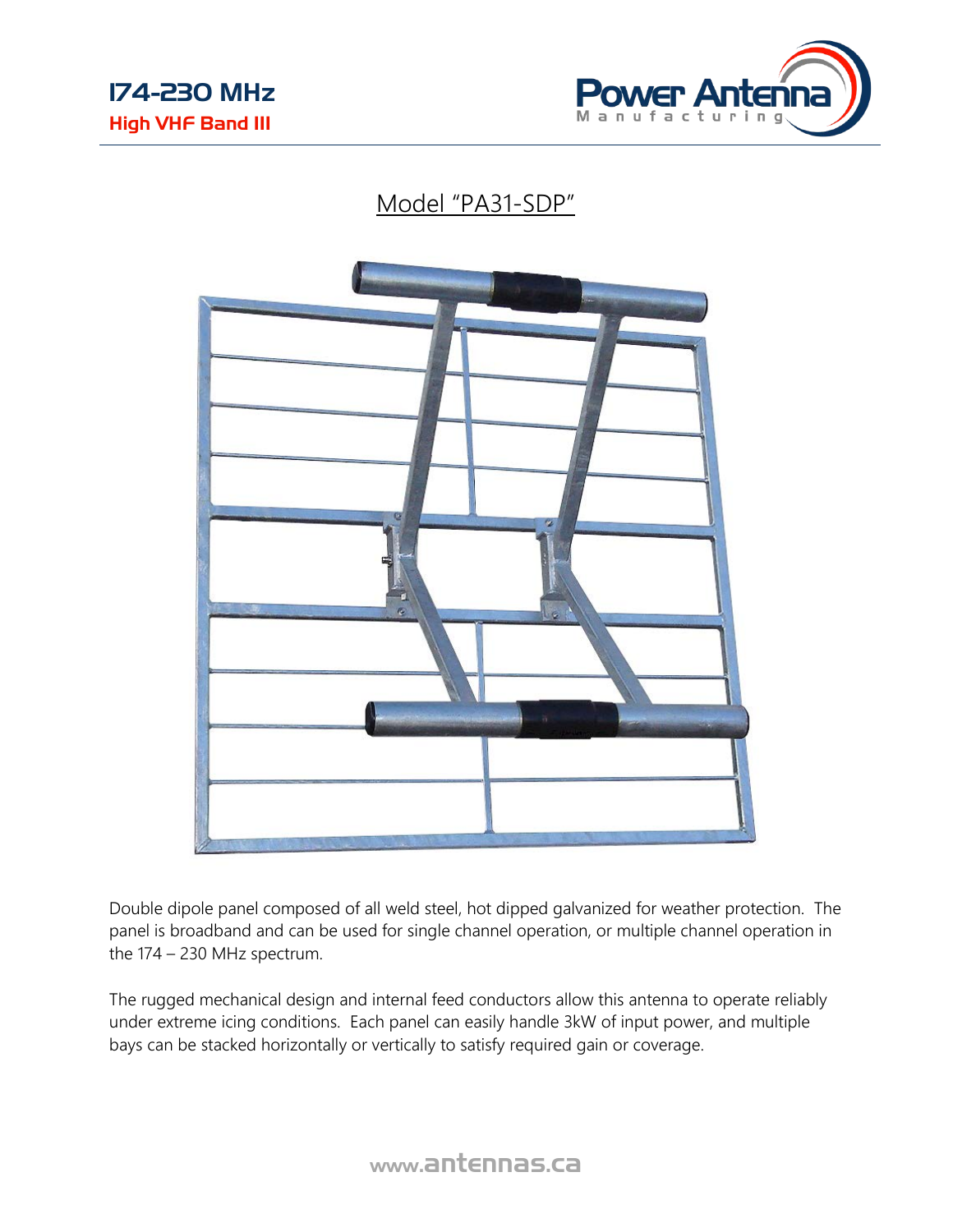



H pol - Horizontal Radiation Pattern (E-Plane) H pol - Vertical Radiation Pattern (H-Plane)

| Frequency Range: 174-230 MHz    |                                          |
|---------------------------------|------------------------------------------|
|                                 | Input connector: N female or 7-16 female |
| VSWR: < 1.15                    |                                          |
|                                 | Gain: 8.0 dBd                            |
|                                 | Polarization: Horizontal or Vertical     |
| Impedance: $50 \Omega$          |                                          |
| Max. input power: 3 kW          |                                          |
| -3dB HPBW (E-Plane): 69 degrees |                                          |
| -3dB HPBW (H-Plane): 64 degrees |                                          |

www.antennas.ca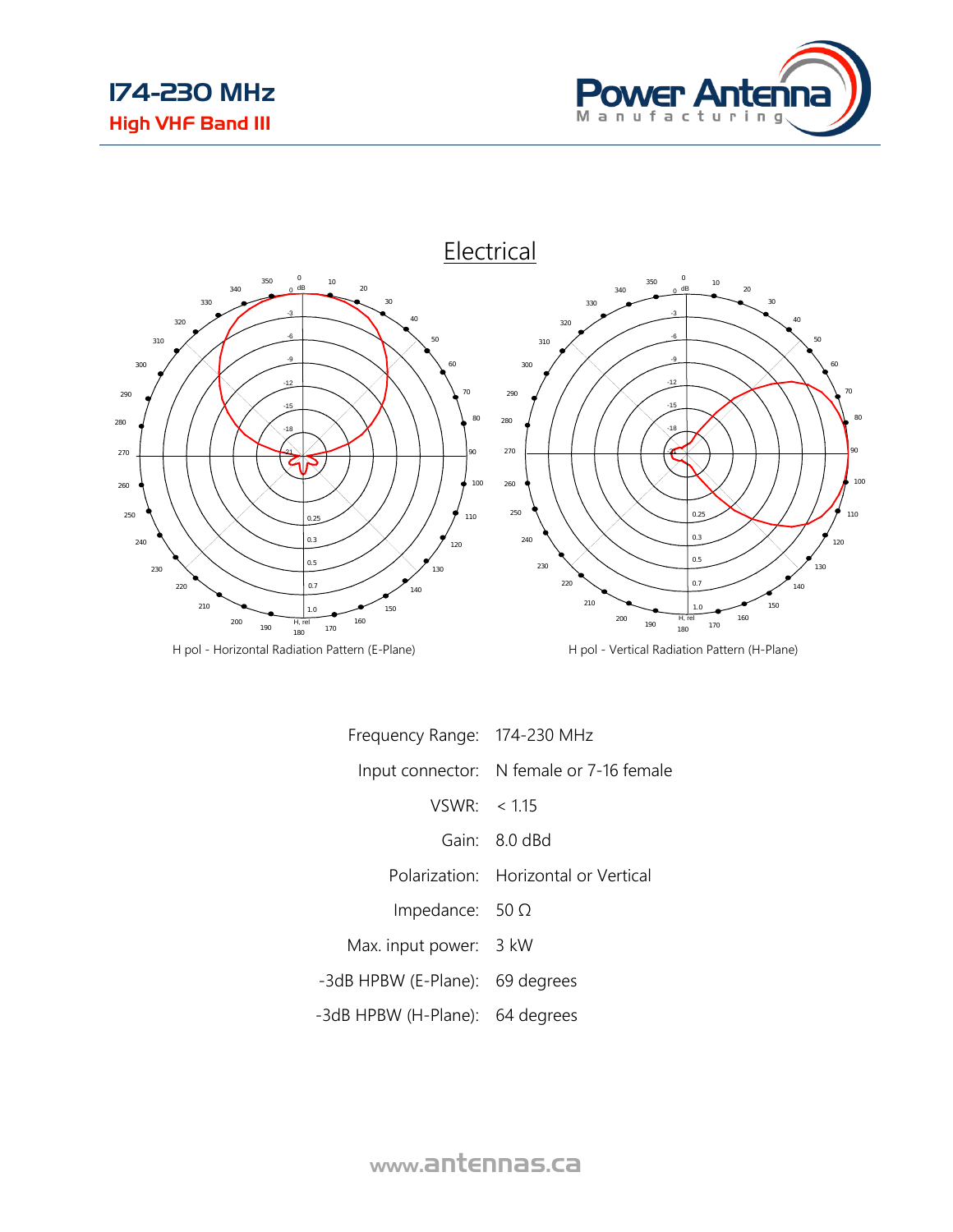## 174-230 MHz High VHF Band III



## **Mechanical**

| Exterior material: | Hot-dip galvanized steel                                                                                          |
|--------------------|-------------------------------------------------------------------------------------------------------------------|
| Interior material: | Machined brass and stainless steel                                                                                |
| Dimensions:        | 1150 mm X 1150 mm rear panel grid                                                                                 |
| Grounding:         | Antenna and radiating elements are<br>DC grounded for lightning protection                                        |
| Mounting clamps:   | HDG clamps are included for<br>attachment to customer supplied mast<br>of any OD. Please specify when<br>ordering |
| Icing protection:  | Antenna design and feed point<br>radome ensure reliable operation<br>under extreme icing                          |
| Shipping:          | The antenna is shipped disassembled                                                                               |



| # of<br>Bays   | Panels<br>per Bay | Total #<br>of Panels | Gain<br>(dBd) | Gain<br>(Pr) | Weight (Kg) | Overall Height<br>(meters) | Windload kN<br>@ 160 km/h |
|----------------|-------------------|----------------------|---------------|--------------|-------------|----------------------------|---------------------------|
|                | 1                 | 1                    | 8.0           | 6.31         | 26          | 1.2                        | 0.77                      |
|                | $\overline{c}$    | $\overline{c}$       | 5.9           | 3.89         | 52          |                            | 1.4                       |
| 1              | $\overline{3}$    | $\overline{3}$       | 4.5           | 2.82         | 78          |                            | 1.9                       |
|                | $\overline{4}$    | 4                    | 3.0           | 1.99         | 104         |                            | 2.5                       |
|                | 1                 | $\overline{c}$       | 11.0          | 12.59        | 52          | 2.7                        | 1.4                       |
| $\overline{c}$ | $\overline{c}$    | $\overline{4}$       | 8.8           | 7.59         | 104         |                            | 2.5                       |
|                | $\overline{3}$    | 6                    | 7.4           | 5.50         | 156         |                            | 3.9                       |
|                | $\overline{4}$    | 8                    | 5.9           | 3.89         | 208         |                            | 5.0                       |
| 3              | 1                 | 3                    | 12.8          | 19.05        | 78          | 4.3                        | 1.9                       |
|                | $\overline{c}$    | 6                    | 10.6          | 11.48        | 156         |                            | 3.9                       |
|                | $\overline{3}$    | $\overline{9}$       | 9.2           | 8.32         | 234         |                            | 5.7                       |
|                | $\overline{4}$    | 12                   | 7.7           | 5.89         | 312         |                            | 7.8                       |
| $\overline{4}$ | $\mathbf{1}$      | $\overline{4}$       | 13.9          | 24.55        | 104         | 5.8                        | 2.5                       |
|                | $\overline{c}$    | $\,8\,$              | 11.7          | 14.79        | 208         |                            | 5.0                       |
|                | $\overline{3}$    | 12                   | 10.3          | 10.72        | 312         |                            | 7.8                       |
|                | $\overline{4}$    | 16                   | 8.9           | 7.76         | 416         |                            | 10.2                      |
| 6              | 1                 | $\,$ 6 $\,$          | 15.7          | 37.15        | 156         | 8.9                        | 3.9                       |
|                | $\overline{c}$    | 12                   | 13.6          | 22.90        | 312         |                            | 7.8                       |
|                | $\overline{3}$    | 18                   | 12.1          | 16.21        | 468         |                            | 11.6                      |
|                | $\overline{4}$    | 24                   | 10.7          | 11.75        | 624         |                            | 15.5                      |
| $\,8\,$        | $\mathbf{1}$      | 8                    | 16.9          | 48.98        | 208         | 12.0                       | 5.0                       |
|                | $\overline{c}$    | 16                   | 14.7          | 29.51        | 416         |                            | 10.2                      |
|                | $\overline{3}$    | 24                   | 13.3          | 21.38        | 624         |                            | 15.5                      |
|                | $\overline{4}$    | 32                   | 11.8          | 15.13        | 832         |                            | 20.5                      |